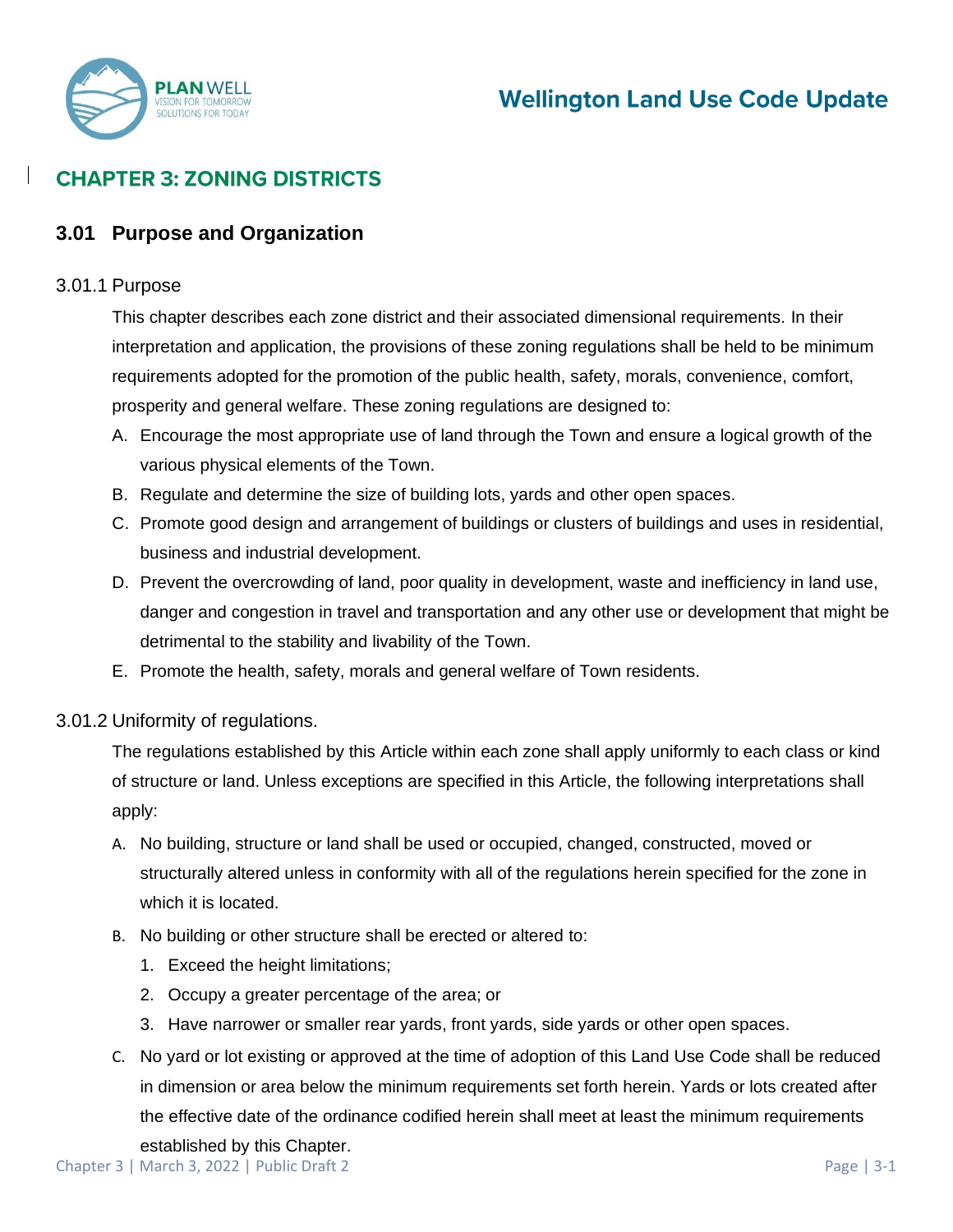### 3.01.3 Zoning Districts.

In order to carry out the provisions of this Code, the Town is divided into the following zoning districts:

| Abbreviation                      | <b>Title</b>                                   |
|-----------------------------------|------------------------------------------------|
| <b>Residential Zone Districts</b> |                                                |
| A                                 | <b>Agricultural District</b>                   |
| $R-1$                             | <b>Residential Rural Density District</b>      |
| $R-2$                             | <b>Residential Low Density District</b>        |
| $R-3$                             | <b>Residential Medium Density District</b>     |
| $R - 4$                           | Downtown Neighborhood District                 |
| MH                                | <b>Manufactured Home Park District</b>         |
|                                   | <b>Commercial and Mixed-Use Zone Districts</b> |
| $C-1$                             | <b>Community Commercial District</b>           |
| $C-2$                             | <b>Downtown Core Commercial District</b>       |
| $C-3$                             | <b>Mixed-Use Commercial District</b>           |
|                                   | <b>Other Non-Residential Zone Districts</b>    |
| LI                                | <b>Light Industrial District</b>               |
| $\overline{\phantom{a}}$          | <b>Industrial District</b>                     |
| P                                 | <b>Public District</b>                         |
| <b>PUD</b>                        | <b>Planned Unit Development (PUD) District</b> |

### 3.01.4 Zoning District Map.

The boundaries and classifications of districts established are as depicted on the adopted Zoning District Map bearing the most recent date of publication which has been signed by the Chair of the Planning Commission and the Mayor.

- D. *Interpretation of boundary lines*. If uncertainty exists, district boundaries shall be on section lines; lot lines; the center lines of highways, streets, alleys, railroad rights-of-way, rivers, streams, or such lines extended; or municipal corporation lines; Where a lot is divided by a zoning district boundary line either zone requirements may be extended within the lot for a distance of not more than twentyfive (25) feet as approved by the Planning Director.
- E. *Amendment upon zoning or modification*. Upon approval of any ordinance annexing and establishing zoning or modifying existing zoning for any property, the Town shall amend the prior existing Zone District Map to include the annexed area with the proper zoning classification or show the amended classification, as the case may be. Such updated, Zone District Map shall contain, in table form, the date and number of the ordinance amending it, the date the map was amended to reflect each amendment and the initials of the person who checked and approved the change to the map.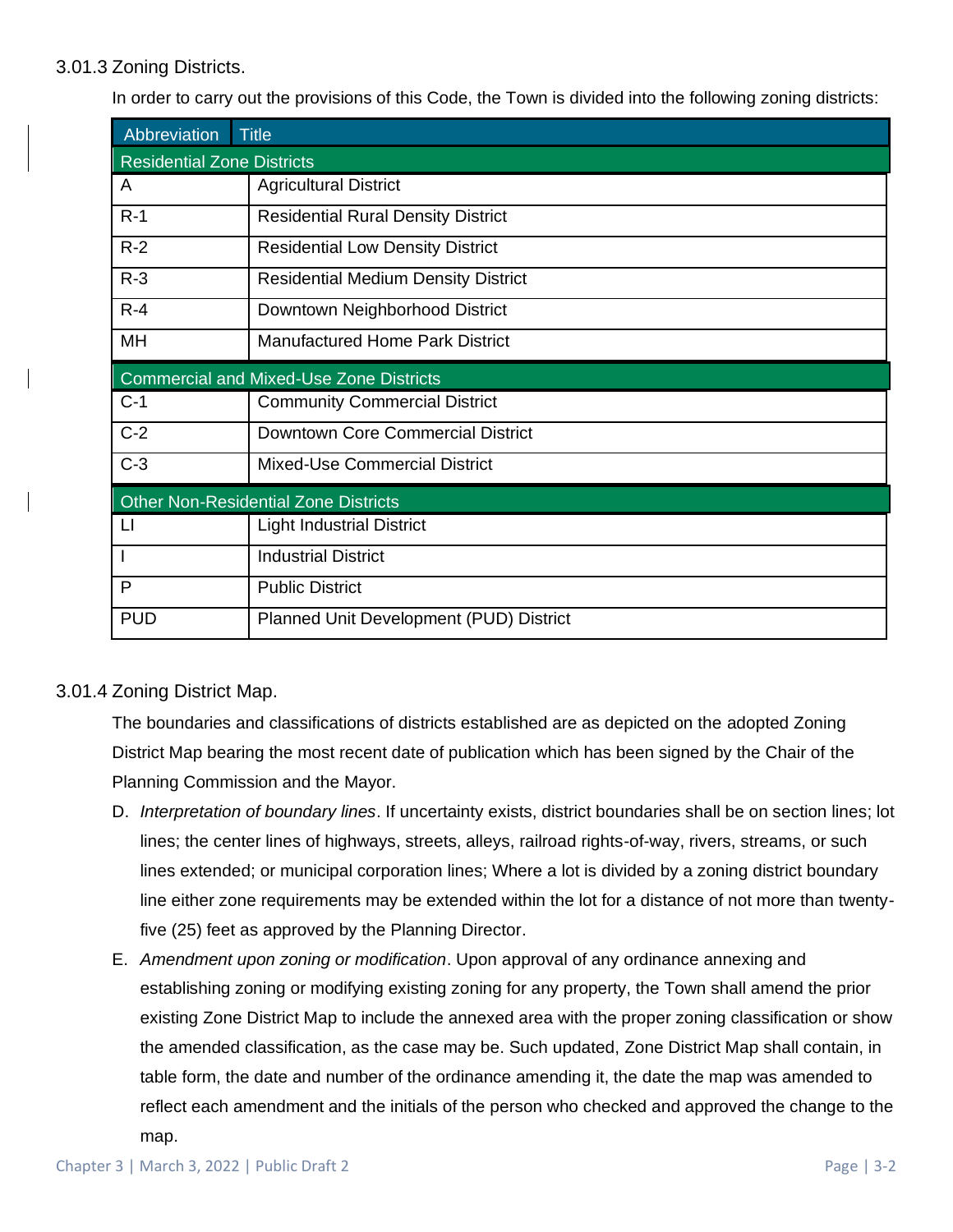- F. *Cost for amending zoning*. Any person who proposes zoning for property being annexed or proposes modifying existing zoning shall bear the entire cost of amending the Zone District Map, including all notification costs. The Town shall provide applicants with a copy of the current fee schedule and fee agreement form.
- G. *Public inspection; storage of original*. The Zoning District Map shall be available and on display at the office of the Town Clerk during normal business hours.

## **3.02 Residential Zone Districts**

### 3.02.1 A – Agricultural District.

- A. *Intent.* The Agricultural District is an ultra low-density district intended for the pursuit of farm activities or for a transitional status. This zone is characterized by the growing of crops and related functions as well as large lot, rural, single-family detached residential dwellings and agritourism.
- B. *Principal uses.* Permitted principal uses in the A District shall be as listed in *Section 4.03 Table of Allowable Uses*.
- C. *Conditional uses.* Permitted conditional uses in the A District shall be as listed in *Section 4.03 Table of Allowable Uses*.

#### 3.02.2 R-1 – Residential Rural Density District.

- A. *Intent.* The Residential Rural Density District is a very low-density residential district intended for no more than two (2) single-family dwellings per acre and one (1) or more accessory buildings. This zone has been developed to provide for large-lot, detached single-family development in areas more characteristically rural and on the outskirts of the planning area that are supported by neighborhood amenities and public facilities.
- B. *Principal uses.* Permitted principal uses in the R-1 District shall be as listed in *Section 4.03 Table of Allowable Uses*.
- C. *Conditional uses.* Permitted conditional uses in the R-1 District shall be as listed in *Section 4.03 Table of Allowable Uses*.

### 3.02.3 R-2 – Residential Low Density District.

- A. *Intent.* The Residential Low Density District is intended primarily for detached and limited attached single-family uses on individual lots that are supported by neighborhood amenities and public facilities, with up to four attached units allowed per building and suggested net density ranges up to six dwelling units per acre. This zone is characterized by tree-lined local streets, an interconnected pedestrian circulation system, and proximity to schools and parks.
- B. *Principal uses.* Permitted principal uses in the R-2 District shall be as listed in *Section 4.03 Table of Allowable Uses*.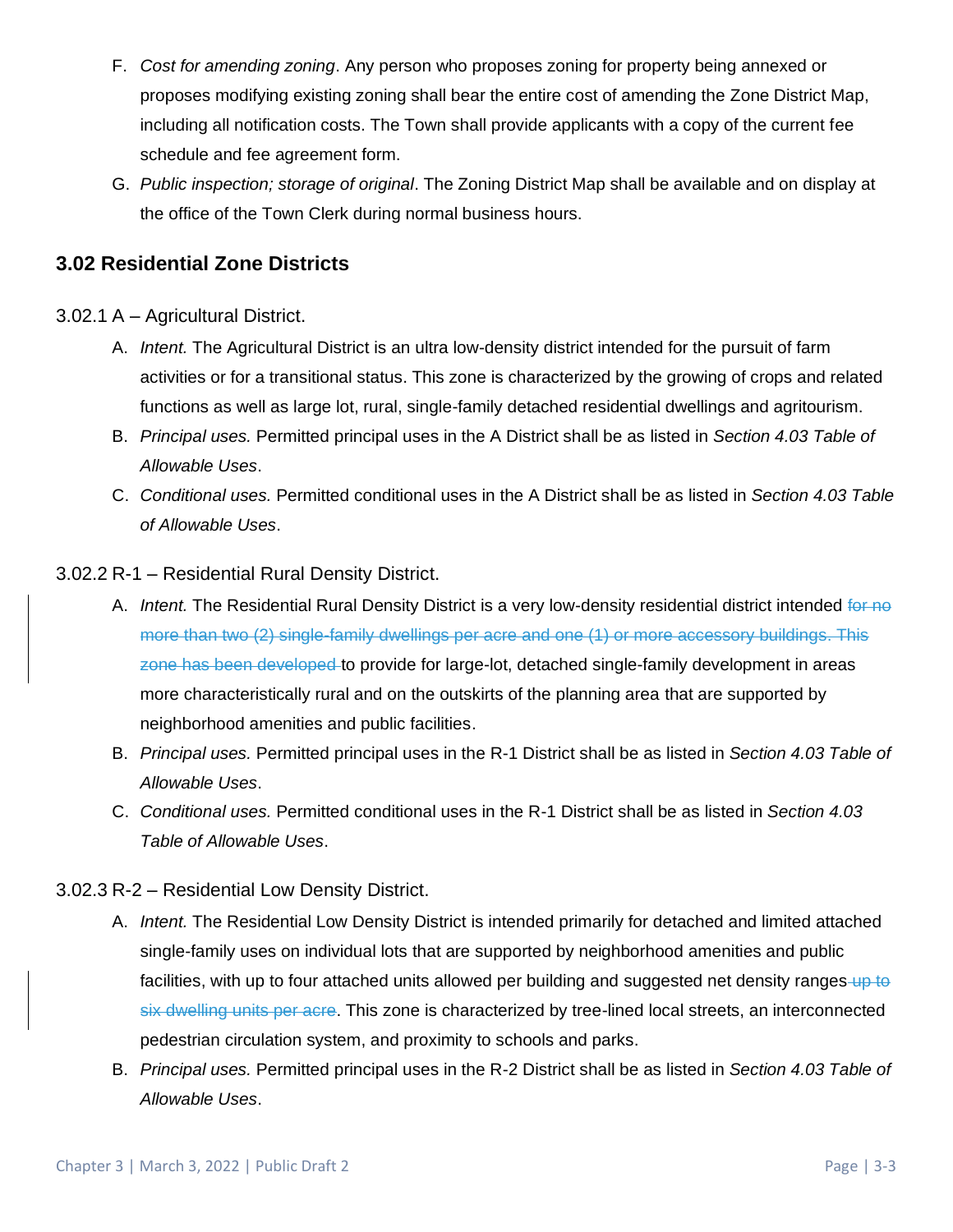- C. *Conditional uses.* Permitted conditional uses in the R-2 District shall be as listed in *Section 4.03 Table of Allowable Uses*.
- 3.02.4 R-3 Residential Medium Density District.
	- A. *Intent.* The Residential Medium Density District is intended for a mix of small lot single-family detached dwellings, single-family attached dwellings, and multi-family dwellings intended to provide a walkable environment supported by motorized and non-motorized transportation options, parks, and public gathering spaces that are ideal for people in all stages of life. Multi-family buildings are generally encouraged near viable business centers in order to facilitate appropriate densities. Street and open space designs in these areas shall be used to create compatibility among frontages, which encourage pedestrian interaction and discourage high automobile speeds.
	- B. *Principal uses.* Permitted principal uses in the R-3 District shall be as listed in *Section 4.03 Table of Allowable Uses*.
	- C. *Conditional uses.* Permitted conditional uses in the R-3 District shall be as listed in *Section 4.03 Table of Allowable Uses*.

#### 3.02.5 R-4 – Downtown Neighborhood District.

- A. *Intent.* The Downtown Neighborhood District is intended for the older neighborhoods adjacent to the downtown core that have smaller, more constrained lots than newer developments and specific architectural characteristics. These neighborhoods are intended to support a variety of housing types including detached and attached single family dwellings that complement the area's character as well as small-scale service establishments, that add vibrancy to the overall Downtown area. These areas are intended to be supported by a traditional, highly connected gridded street system with detached sidewalks, and that incorporate pocket parks and public gathering spaces..
- B. *Principal uses.* Permitted principal uses in the R-4 District shall be as listed in *Section 4.03 Table of Allowable Uses*.
- C. *Conditional uses.* Permitted conditional uses in the R-4 District shall be as listed in *Section 4.03 Table of Allowable Uses*.
- *D. Design Standards.* The following design standards shall apply to all new and infill development in the Downtown Neighborhood Zone District.
	- 1. Residential buildings shall include a front porch on each ground floor unit to ensure new construction blends with the existing neighborhood character. Porches shall be a minimum of six feet deep with a minimum overall dimension of forty-eight square feet and may encroach into the required front setback by up to six feet.

#### Figure #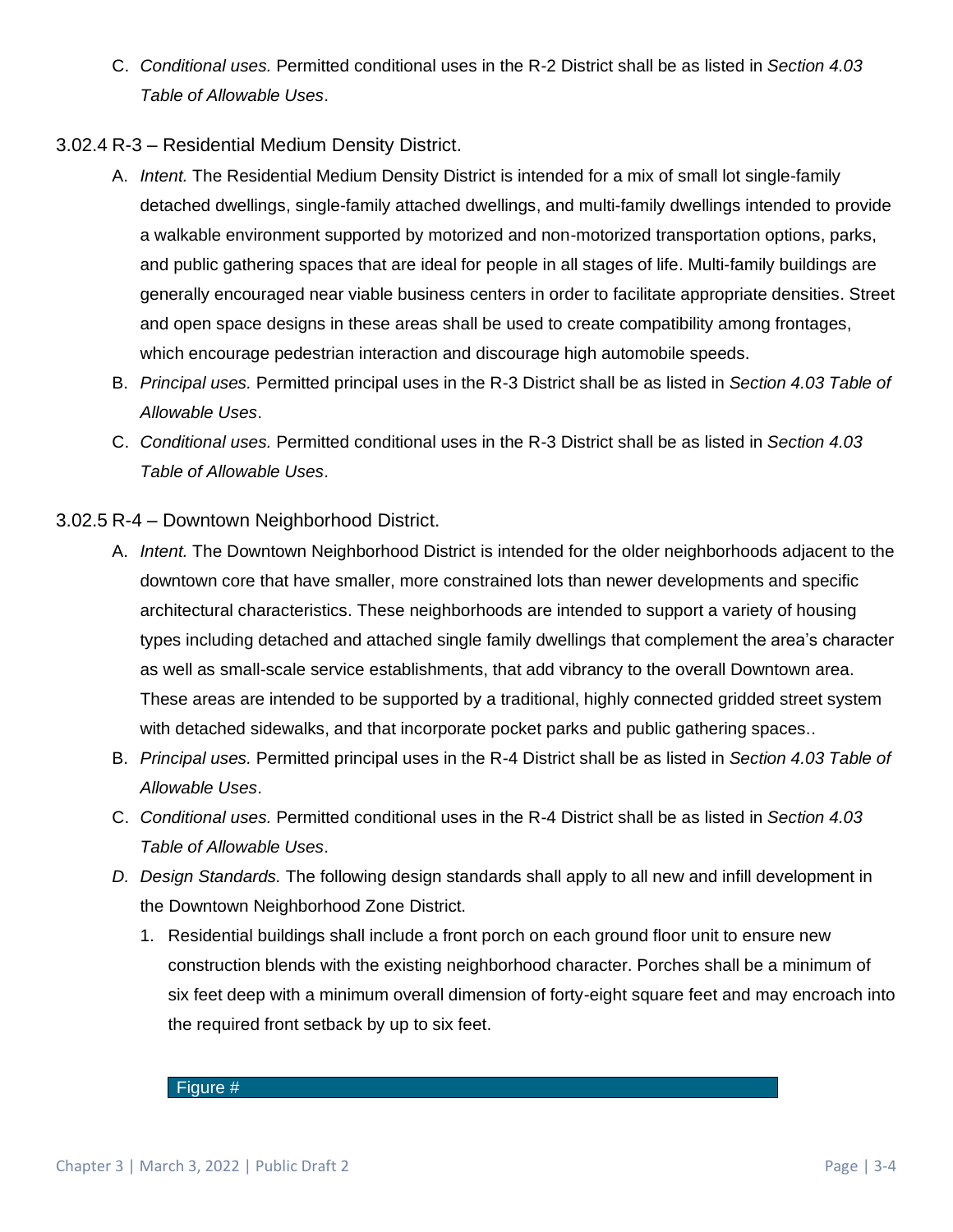

- 2. New and infill buildings shall include characteristics of the traditional architectural styles of the Downtown Neighborhood Area identified as Craftsman, Victorian and Farmhouse. Such features could include:
	- a. Gabled and cross-gabled rooflines;
	- b. Porches running the full length of the front façade
	- c. Rear loaded or detached garages that allow the front façade of the house to be the primary focus
	- d. Steeply-pitched rooflines, curlicue trims, ornate windows, and asymmetrical designs (Victorian);
	- e. Low-pitched rooflines with overhanging eaves, exposed rafters, and heavy, tapered columns (Craftsman); or
	- f. Simple design focusing on wood elements, board on batten siding and hand hewn timbers with a traditionally white color palette (Farmhouse).



- 3.02.6 MH Manufactured Home Park District.
	- A. *Intent.* This is a high-density residential district on a parcel of land under single ownership or control on which two (2) or more manufactured homes are occupied as residences.
	- B. *Principal uses.* Permitted principal uses in the MH District shall be as listed in *Section 4.03 Table of Allowable Uses*.
	- C. *Application procedure*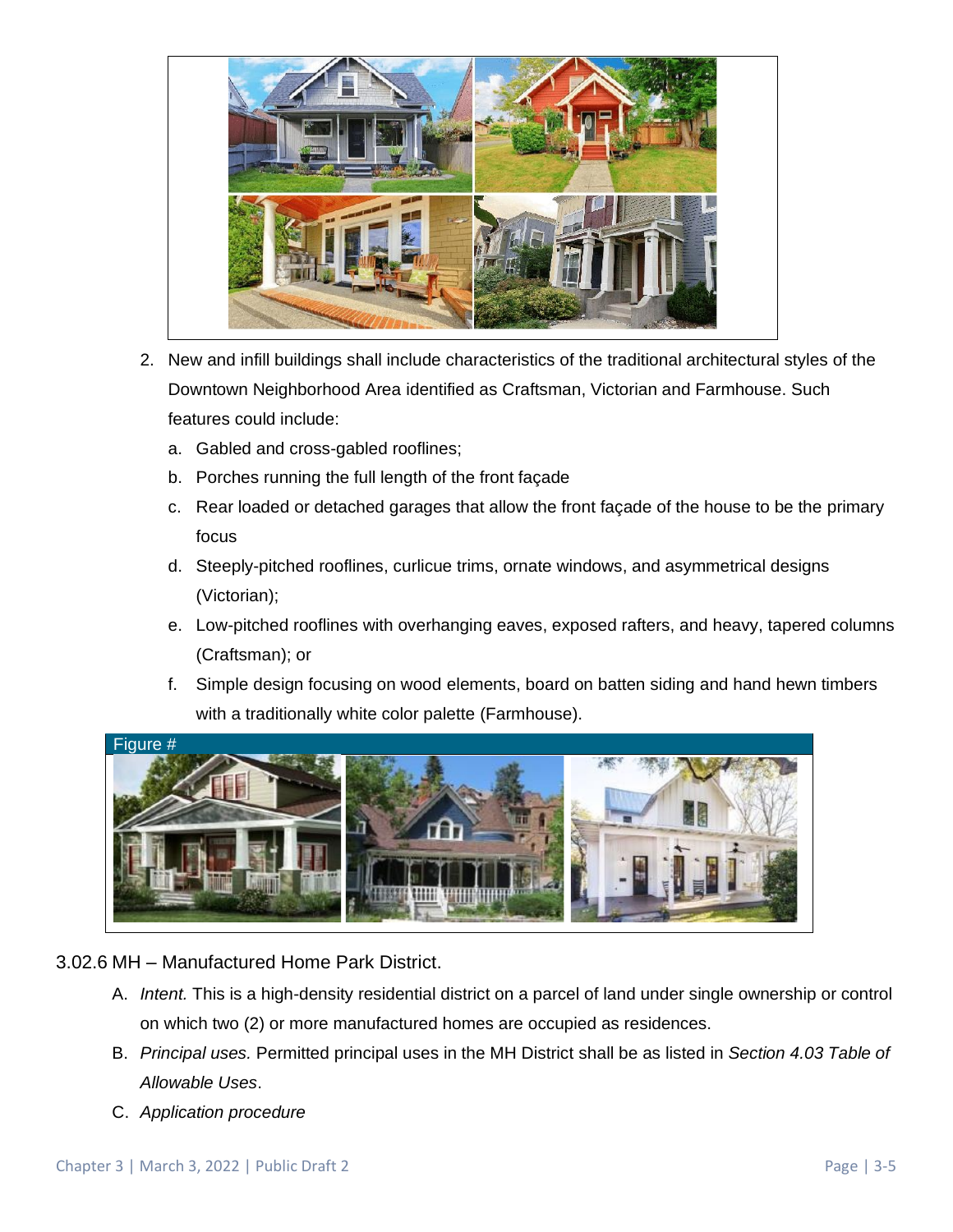- 1. Standard process for a new mobile home park shall follow the standard rezone and Major Subdivision processes per Sections 1.07 and 1.17 of this Land Use Code.
- 2. Redevelopment of an existing site with required infrastructure in place would need to follow the site plan application process per Section 1.12 of this Land Use Code.
- D. *Building design standards*.
	- 1. The manufactured home must be partially or entirely manufactured in a factory.
	- 2. The manufactured home must be not less than twenty-four (24) feet in width and thirty-six (36) feet in length.
	- 3. The manufactured home must be set on an excavated, backfilled, engineered foundation enclosed at the perimeter so that the top of the perimeter wall sits no more than twelve (12) inches above finish grade. The foundation shall be similar in appearance and durability to a masonry foundation of a site-built dwelling. The foundation shall provide an anchoring system for the manufactured home that is totally concealed under the structure.
	- 4. The exterior siding of the manufactured home must have the same appearance as materials commonly used on residential dwellings. Metal siding must be painted or anodized.
	- 5. The manufactured home must have a pitched roof with a pitch of at least a nominal three (3) in twelve (12). The roof must be covered with shingles, shakes or tile. Eaves of the roof must extend at least one (1) foot from the intersection of the roof and the exterior walls.
	- 6. The manufactured home must have windows that are wood, vinyl-coated or anodized aluminum.
	- 7. The manufactured home must have color-coordinated body and trim. Colors of both the factory components and the site-built components shall be the same.
	- 8. The main entrance to the manufactured home must face or be oriented toward an adjacent street.
	- 9. The transportation mechanisms, including the wheels, axles and hitch, must be removed.
	- 10. No manufactured home shall be occupied for dwelling purposes unless it is properly placed in a manufactured home space and connected to water, sewerage, electric and gas utilities, as appropriate.
	- 11. All manufactured homes shall be certified pursuant to the National Manufactured Housing Construction and Safety Standards Act of 1974, 42 U.S.C. § 5401 et seq., or shall be certified by the Colorado Division of Housing pursuant to Section 24-32-701 et seq., C.R.S.
	- 12. All manufactured homes shall have an enclosed crawlspace underneath the manufactured home and shall not provide a harborage for rodents or create a fire hazard. No enclosed crawlspace shall be used for storage unless the storage area is surfaced with concrete. Adequate access and ventilation shall be provided in accordance with the Guidelines For Manufactured Housing Installation.
	- 13. All manufactured homes shall meet or exceed equivalent engineering standards for other singlefamily residences.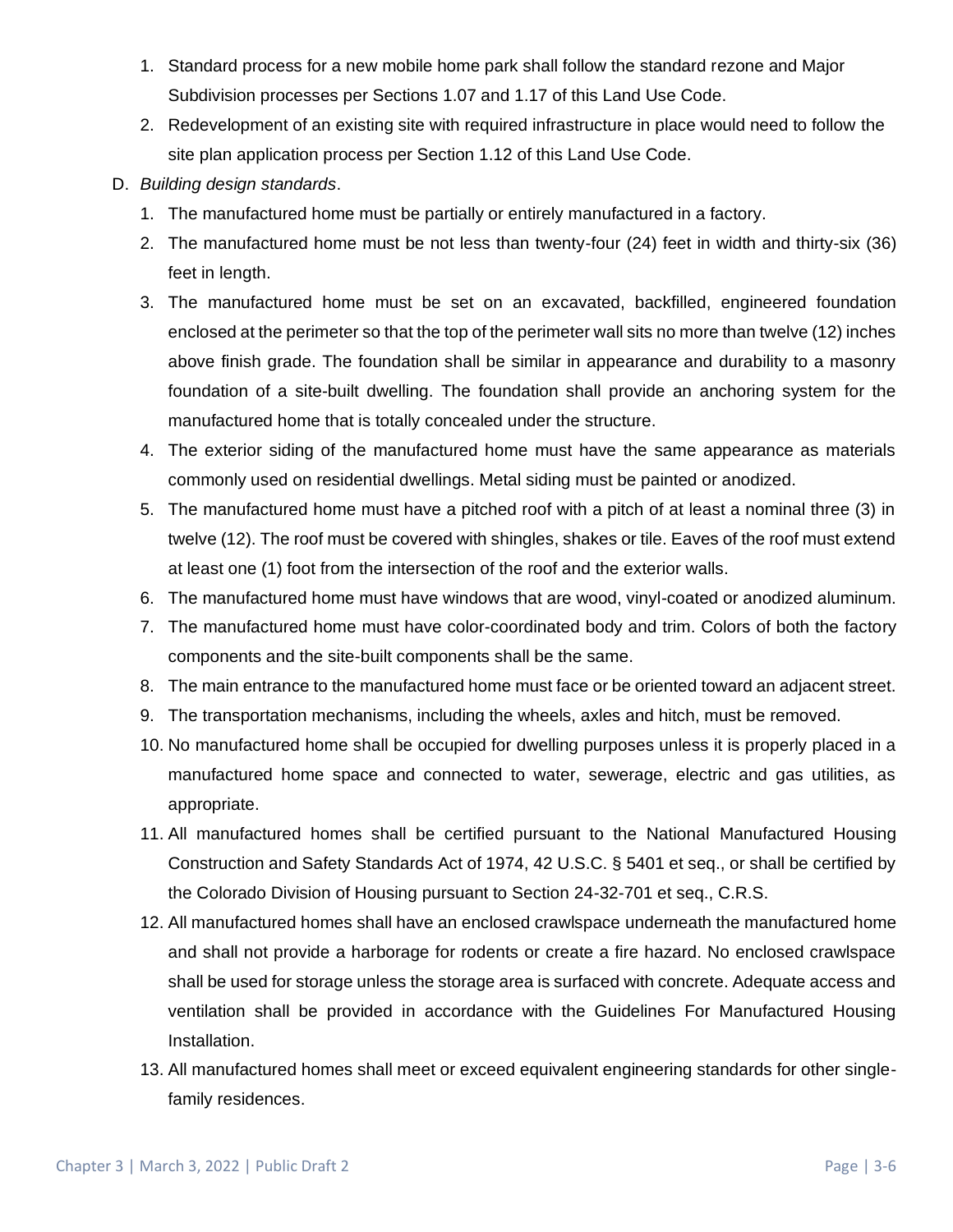- 14. Additions to increase the floor area of manufactured home shall not be permitted except for patios, porches, garages, decks or carports. Garages may be detached or attached.
- 15. Prior to occupancy, the Building Inspector shall inspect each manufactured home to determine compliance with this Code. No occupancy shall be permitted or certificate of occupancy issued until said inspection and all connections to public utilities have been made. The owner or home builder shall pay to the Town a building permit fee for each residential structure as may be required by this Code. Installation procedures and the building permit fee shall be in accordance with the then current Guidelines for Manufactured Housing Installation, including appendices, published by the International Conference of Building Officials for manufactured homes and as adopted by the Town.
- 16. All additions shall comply with minimum yard requirements, and a building permit shall be required in advance for any such addition.

#### *E. Site design standards.*

- 1. All streets in a manufactured home park shall be dedicated to the Town andshall be maintained by the park owner or an owners' association.
- 2. All streets shall be a minimum width of twenty-two (22) feet from back of curb to back of curb, including the width of gutter pans.
- 3. Primary through streets shall be thirty-four (34) feet from back of curb to back of curb with a fourfoot detached sidewalk on one (1) side being located six (6) feet from the back of curb.
- 4. The developer shall provide for covenants or other mechanisms, which shall be approved by the Town, ensuring that streets are maintained and replaced as required.
- 5. All streets within the manufactured home park shall be constructed to the Town standards.
- 6. A minimum of eight percent (8%) of the gross site area shall be reserved for and devoted to improved recreation areas and facilities provided in locations convenient to all manufactured home spaces.
- 7. A minimum of three hundred (300) square feet of outdoor living area shall be provided on each space.
- 8. Every manufactured home space shall have two (2) off-street parking spaces adjacent to the manufactured home. There shall be one (1) additional parking space for each manufactured home space within one hundred (100) feet for use by occupants and guests.
- 1. Off-street vehicle parking shall be provided for recreation facilities located within a manufactured home park. At a rate of one (1) space per two hundred fifty (250) square feet of gross floor area, plus one (1) space per employee at the maximum shift, Twenty (20) spaces are to be provided for every diamond or athletic field, or one (1) space for every four (4) spectator seats, whichever is greater. (One [1] seat is equal to two [2] feet of bench seating length.)
- 2. All off-street parking shall meet the provisions of Section 5.05 of this Land Use Code.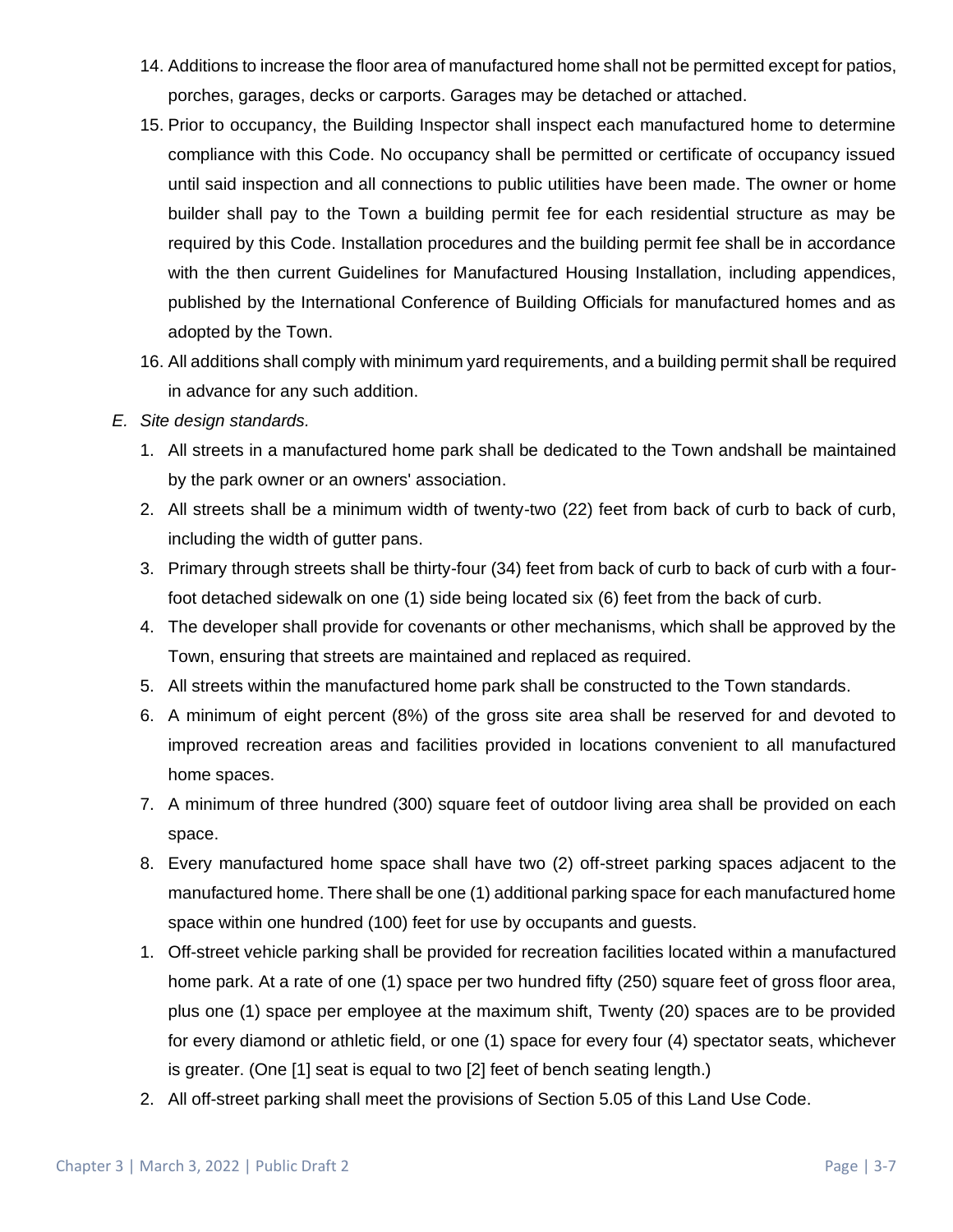- 3. The developer shall provide for a system of pedestrian circulation within the development. The system shall connect with existing sidewalks, if any are adjacent to the property. The system shall be designed to link residential units with recreation facilities, school bus stops and existing sidewalks in the neighborhoods. Attached and detached sidewalks within the manufactured home park shall be a minimum of five (5) feet in width.
- 4. All public utilities shall be installed in accordance with the applicable Town standards.
- 5. A manufactured home park may have multiple master meters for water service.
- 6. Each manufactured home space shall have its own meter for water and electrical service.

### 3.02.7 Table of Dimensional Standards for Residential Zone Districts

All primary and accessory structures are subject to the dimensional standards set forth in the table below. These general standards may be further limited or modified by other applicable sections of this Land Use Code. General rules for measurement and exceptions are in Chapter 9, Definitions.

| <b>Zones</b>                                                 | A                                  | $R-1$     | $R-2$                                                    | $R-3$                                                                  | $R - 4$                                                                | <b>MH</b>          |
|--------------------------------------------------------------|------------------------------------|-----------|----------------------------------------------------------|------------------------------------------------------------------------|------------------------------------------------------------------------|--------------------|
|                                                              | <b>Lot Standards</b>               |           |                                                          |                                                                        |                                                                        |                    |
| Minimum<br>Site Area                                         | 5 acres                            | N/A       | N/A                                                      | N/A                                                                    | N/A                                                                    | 1 acre             |
| Minimum<br>Lot Area<br>Per<br><b>Dwelling</b>                | 5 acres                            | 0.5 acres | 7,500 sq.<br>ft. for<br>detached<br>3750 for<br>attached | 3,000 sq.<br>ft.-for<br>detached<br>$2,500$ sq.<br>ft. for<br>attached | 4,000 sq.<br>ft. for<br>detached<br>$2,500$ sq.<br>ft. for<br>attached | 2,400 sq.<br>ft.   |
| Maximum<br><b>Net Density</b>                                | 0.2<br>du/acre                     | 2 du/acre | 6 du/acre                                                | 12<br>du/acre                                                          | 12<br>du/acre                                                          | 10<br>du/acre      |
| <b>Minimum</b><br>Lot Width                                  | 120 ft.                            | 120 ft.   | 60 ft for<br>detached<br>30 ft. for<br>attached.         | 50 ft. for<br>detached<br>$25'$ or<br>attached                         | 40 ft. for<br>detached,<br>25 ft. for<br>attached                      | 35 ft.             |
|                                                              | <b>Principal Building Setbacks</b> |           |                                                          |                                                                        |                                                                        |                    |
| Minimum<br><b>Front Yard</b>                                 | 50 ft.                             | 50 ft.    | 20 ft.                                                   | 15 ft.                                                                 | 15 ft. $1$                                                             | 10 ft.             |
| <b>Minimum</b><br><b>Front Yard</b><br>to Attached<br>Garage | 60 ft.                             | 50 ft.    | 25 ft.                                                   | 20 ft.                                                                 | 20 ft.                                                                 | <b>NA</b>          |
| Minimum<br>Side Yard                                         | 20 ft.                             | 20 ft.    | 7 ft. for<br>detached<br>$0'$ for<br>attached            | 7 ft. for<br>detached<br>$0'$ for<br>attached                          | 5 ft. for<br>detached<br>$0'$ for<br>attached                          | 5 <sub>ft</sub>    |
| <b>Zones</b>                                                 | A                                  | $R-1$     | $R-2$                                                    | $R-3$                                                                  | $R - 4$                                                                | <b>MH</b>          |
| Minimum<br>Side Yard<br>Corner Lot)                          | 20 ft.                             | 20 ft.    | 15 ft. on<br>nonentry                                    | $15'$ on<br>nonentry                                                   | $15'$ on<br>nonentry                                                   | 15' on<br>nonentry |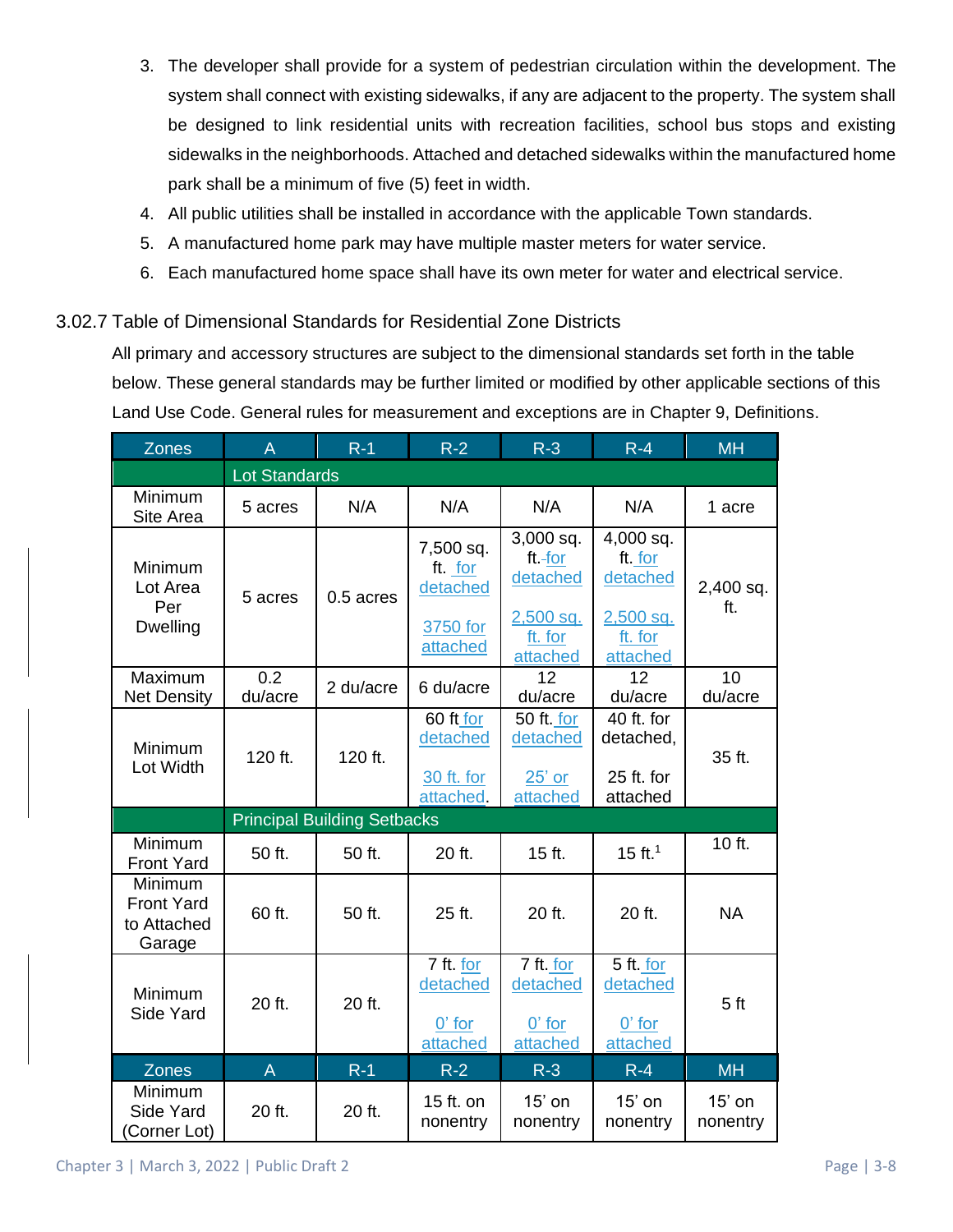|                                                                          |             |                                                 | side of<br>corner lot | side of<br>corner lot | side of<br>corner lot | side of<br>corner lot                                                  |
|--------------------------------------------------------------------------|-------------|-------------------------------------------------|-----------------------|-----------------------|-----------------------|------------------------------------------------------------------------|
| Minimum<br><b>Rear Yard</b>                                              | $5-20$ ft.  | 20 ft.                                          | 20 ft.                | $10-15$ ft.           | 15 ft.                | 10 ft.                                                                 |
| Minimum<br><b>Rear Yard</b><br>to Rear<br>Entry<br>Garage                | 20 ft       | 20 ft.                                          | 20 ft.                | 20 ft.                | 20 ft.                | 20 ft.                                                                 |
|                                                                          |             | Accessory Building and Detached Garage Setbacks |                       |                       |                       |                                                                        |
| Minimum<br><b>Front Yard</b>                                             | 60 ft.      | 60 ft.                                          | 35 ft.                | 35 ft.                | 35 ft.                | 25 ft.                                                                 |
| Minimum<br>Side Yard                                                     | 20 ft.      | 20 ft.                                          | 7 ft.                 | 7 ft.                 | 5 ft.                 | 5'                                                                     |
| Minimum<br><b>Rear Yard</b>                                              | 5 ft.       | 5 ft.                                           | 5 ft.                 | 5 ft.                 | 5 ft.                 | 5 ft.                                                                  |
|                                                                          |             | Deck and Patio Cover Setbacks                   |                       |                       |                       |                                                                        |
| Minimum<br><b>Rear Yard</b>                                              | 1 du        | 10 ft.                                          | 10 ft.                | 10 ft.                | 10 ft.                | 10 ft.                                                                 |
|                                                                          |             | <b>Building and Structure Standards</b>         |                       |                       |                       |                                                                        |
| Minimum<br>Floor Area<br>(above<br>grade) Per<br><b>Dwelling</b><br>Unit | 864 sq. ft. | 864 sq. ft.                                     | 864 sq. ft.           | 864 sq. ft.           | 600 sq. ft.           | 480 sq. ft.                                                            |
| Maximum<br><b>Building</b><br>Height                                     | 35 ft.      | 35 ft.                                          | 35 ft.                | 35'                   | 28' ft.               | 16 ft.<br>Park-<br>Owned<br>Common<br><b>Structure</b><br>$s - 35$ ft. |
| Minimum<br><b>Distance</b><br><b>Between</b><br><b>Buildings</b>         | 20 ft.      | 20 ft.                                          | 10 ft.                | 40 ft.                | 10 ft.                | $40$ ft.                                                               |
| Maximum<br><b>Dwelling</b><br>Units Per<br><b>Structure</b>              | 1 du        | 1 du                                            | 1 du                  | 12 du                 | 12 du                 | 1 du                                                                   |

1. Front porches may encroach into the front setback by up to six feet.

## **3.03 Commercial and Mixed-Use Districts**

- 3.03.1 C-1 Community Commercial District.
	- A. *Intent.* The Community Commercial District is intended for general commercial areas outside of downtown such as activity centers at intersections. These areas are intended to facilitate a variety of businesses that provide employment opportunities and support the retail and service needs of the community. Buildings may be located within a unified campus-like setting integrated with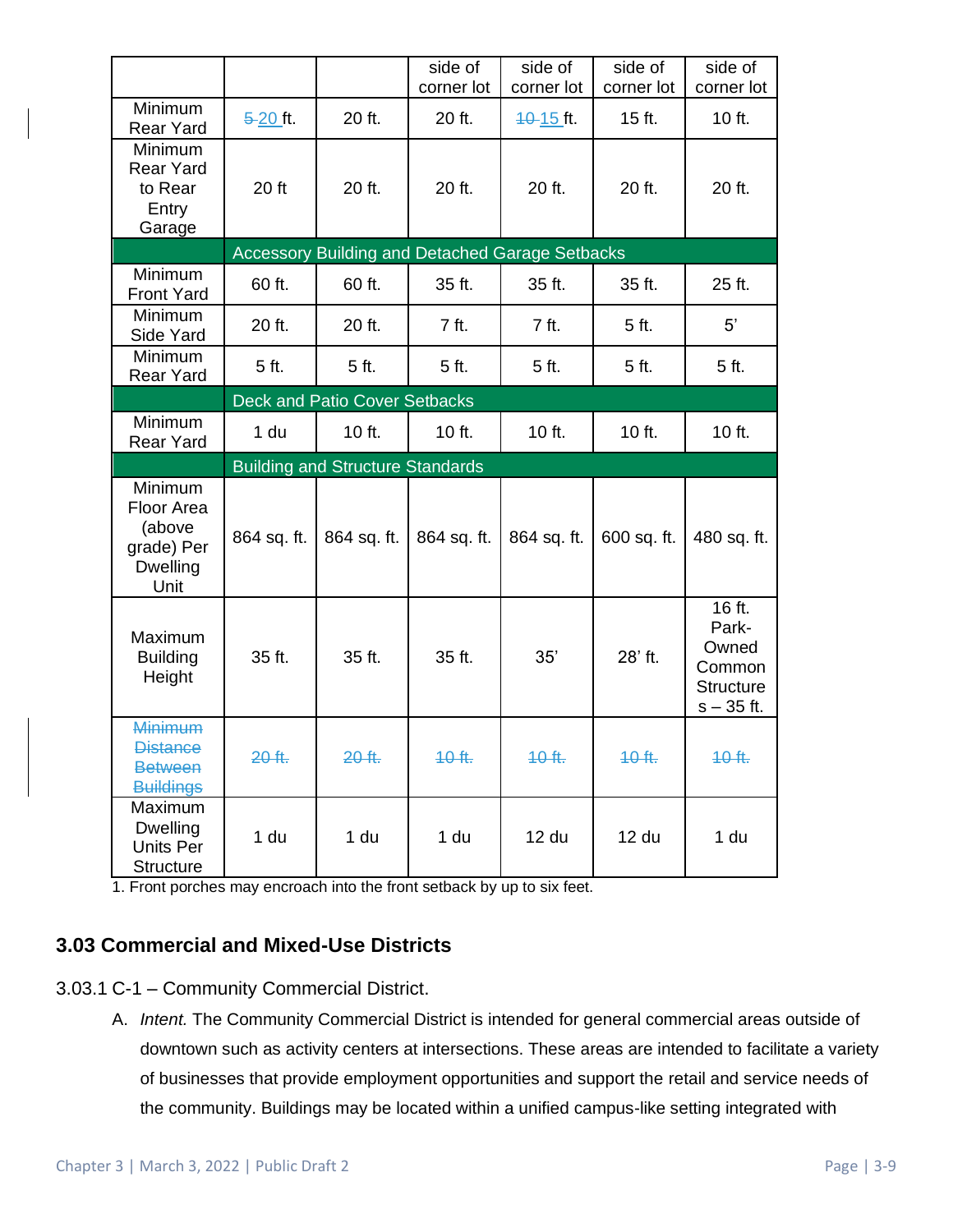sidewalks, landscaped features, and public spaces that promote access to motorized and nonmotorized transportation options.

- B. *Principal uses.* Permitted principal uses in the C-1 District shall be as listed in *Section 4.03 Table of Allowable Uses*.
- C. *Conditional uses.* Permitted conditional uses in the C-1 District shall be as listed in *Section 4.03 Table of Allowable Uses*.

### 3.03.2 C-2 – Downtown Core Commercial District.

- A. *Intent.* The Downtown Core Commercial District is intended to preserve the character of the original downtown and to provide for a mixture of uses that will strengthen and expand the core community. As the Town's primary activity center, these areas are intended to be highly connected to an efficient network of motorized and non-motorized connections. Its character is based on historic and civic buildings, ample and landscaped sidewalks, groomed and activated alleys, public art, and gathering spaces – all design with a pedestrian scale perspective that gives the Downtown a unique sense of place and contributes to community pride. As property owners choose to reinvest in the Downtown, Main Street uses should encourage 'select' infill of vacant residential and commercial areas and slightly increase the height of existing buildings to support upper level residential uses.
- B. *Principal uses.* Permitted principal uses in the C-2 District shall be as listed in *Section 4.03 Table of Allowable Uses*.
- C. *Conditional uses.* Permitted conditional uses in the C-2 District shall be as listed in *Section 4.03 Table of Allowable Uses*.

3.03.3 C-3 – Mixed-Use Commercial District.

- A. *Intent.*
	- 1. The Mixed-Use Commercial District is intended to be a setting for development of a wide range of community and regional retail uses, offices and personal and business services, and it is intended to accommodate a wide range of other uses, including multi-family housing and mixeduse dwelling units. The C-3 District should integrate various commercial and multi-family uses while transitioning from the highway to adjacent lower density neighborhoods. The intent of mixed-use areas is to cluster residential and non-residential uses in a compact, walkable setting. These areas provide ease of movement through both motorized and non-motorized transportation options offering convenient access for locals and visitors alike.
	- 2. While some Mixed-Use Commercial District areas may continue to meet the need for autorelated and other auto-oriented uses, it is the Town's intent that the C-3 District emphasize safe and convenient personal mobility in many forms, with planning and design that accommodate pedestrians. Further, the C-3 District is intended to function with, rather than compete with, the Downtown District.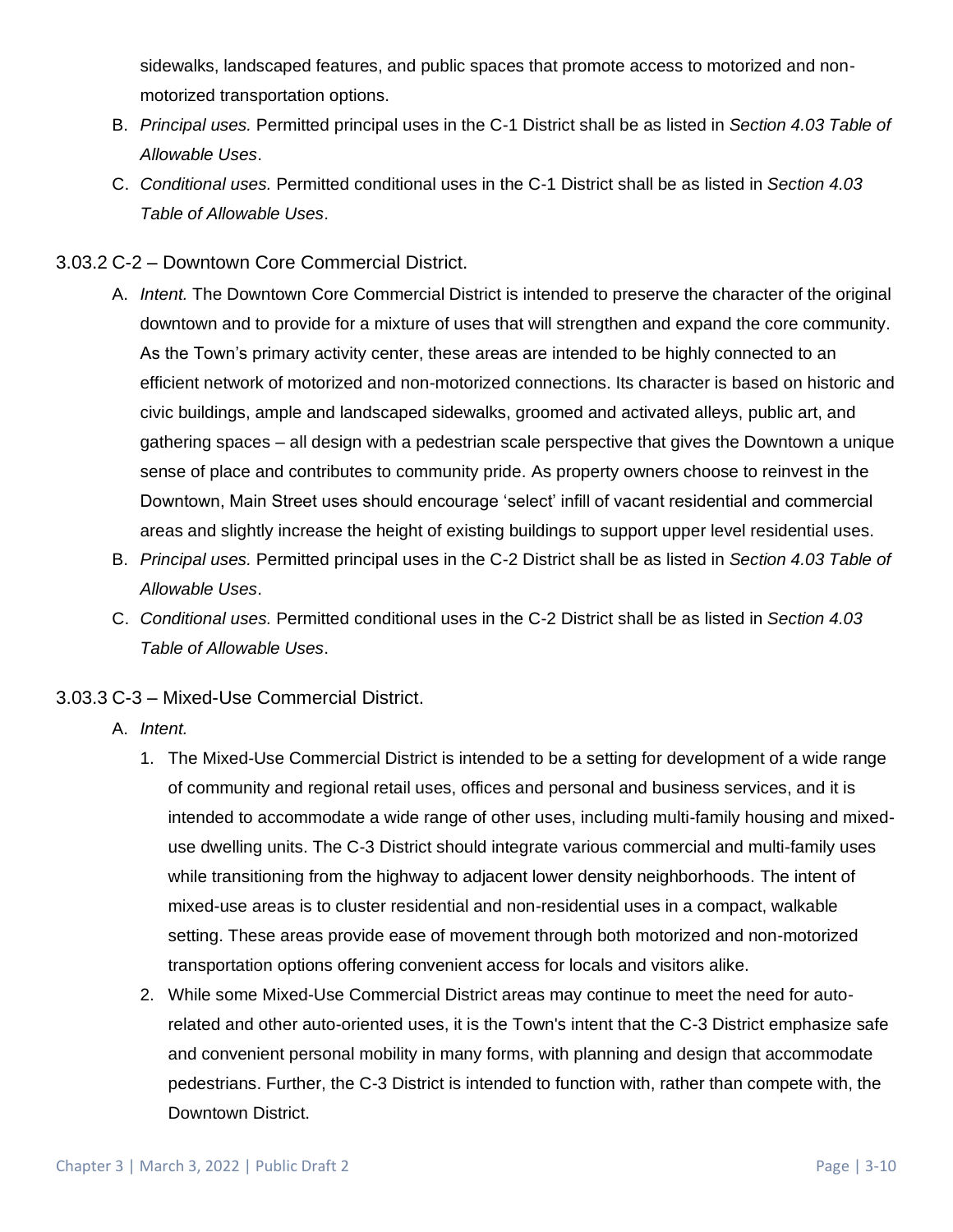- 3. The highway corridor is a visible commercial area of the community. Attention to the architectural standards outlined in Section 5.09 is required for approval.
- B. *Permitted uses.* Permitted principal uses in the C-3 District shall be as listed in *Section 4.03 Table of Allowable Uses*.
- C. *Conditional uses.* Permitted conditional uses in the C-2 District shall be as listed in *Section 4.03 Table of Allowable Uses*.

### 3.03.4 Table of Dimensional Standards for Commercial Zone Districts

All primary and accessory structures are subject to the dimensional standards set forth in the table below. These general standards may be further limited or modified by other applicable sections of this Land Use Code. General rules for measurement and exceptions are in Chapter 9, Definitions.

| <b>Zones</b>                                | $C-1$      | $C-2$      |            |  |  |
|---------------------------------------------|------------|------------|------------|--|--|
| <b>Lot Standards</b>                        |            |            |            |  |  |
| Maximum<br>Floor Area<br>Ratio              | 1:1        | 2:1        | 1:1        |  |  |
| Maximum Net<br>Residential<br>Density       | 12 du/acre | 12 du/acre | 12 du/acre |  |  |
| <b>Building Setbacks</b>                    |            |            |            |  |  |
| <b>Minimum</b><br><b>Front Yard</b>         | 25 ft.     | $0$ ft.    | 25 ft.     |  |  |
| Minimum Side<br>Yard <sup>1</sup>           | 0 ft. $1$  | $0$ ft.    | 0 ft. $1$  |  |  |
| <b>Minimum</b><br><b>Rear Yard</b>          | 20 ft.     | 25 ft. $2$ | 20 ft.     |  |  |
| <b>Building and Structure Standards</b>     |            |            |            |  |  |
| <b>Maximum</b><br><b>Building</b><br>Height | 35 ft.     | 35 ft.     | 45 ft.     |  |  |

### **3.04 Other Non-Residential Zone Districts**

- 3.04.1 LI Light Industrial District.
	- A. *Intent.* The Light Industrial District is intended to provide locations for research and developmenttypeoffices that create minimal noise, smell, and road traffic., Development in the Light Industrial District should encourage the development of planned office and business parks that promote excellence in the design and construction of buildings, outdoor spaces, transportation facilities and streetscapes. Typically, light industrial areas should serve as a separator between heavier industrial and surrounding land uses, such as residential and commercial areas.
	- B. *Principal uses.* Permitted principal uses in the LI District shall be as listed in *Section 4.03 Table of Allowable Uses*.
	- C. *Limitations.* Any use in this District shall conform to the following requirements: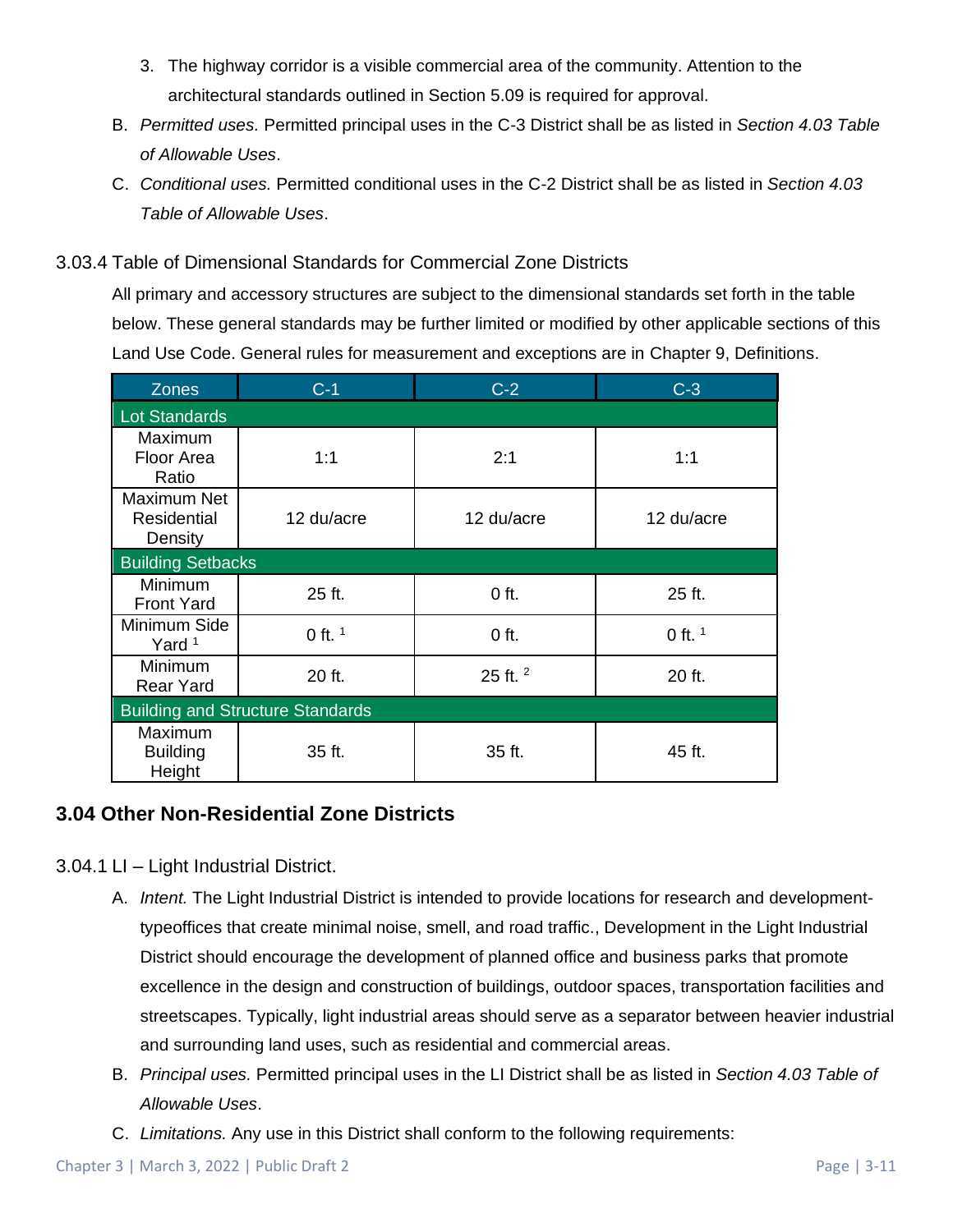- 1. Dust, fumes, odors, smoke, vapor and noise shall be confined to the site and be controlled in accordance with the state air pollution laws.
- 2. Approved outdoor storage areas, equipment and refuse areas shall be concealed from view from abutting rights-of-way and from adjoining residential districts.
- 3. All off-street parking areas as defined herein shall be surfaced with poured in place concrete or asphaltic concrete. Approved outdoor storage areas as defined herein may be surfaced with minimum three-quarter inch diameter crushed rock or approved alternative material to a depth of at least four (4) inches. If a crushed rock or alternative material surface is used, the subgrade of such areas shall be treated to the specifications of the Town Engineer. Areas surfaced with crushed rock or approved alternative material shall be treated with dust retardants, as needed, and kept free of weeds, trash and other debris. Appropriate fire-lane aisles and, if required, fire hydrants shall be provided.
- 4. Light fixtures in parking areas shall be hooded and mounted not more than twenty-five (25) feet above the ground level and oriented in such a manner so as not to shine into residential areas. Lighting shall conform to the requirements in Section 5.02 of this Code.
- D. *Conditional uses.* Permitted conditional uses in the LI District shall be as listed in *Section 4.03 Table of Allowable Uses*.
- 3.04.2 I Industrial District.
	- A. *Intent.* The Industrial District is intended to provide a location for a large format buildings for manufacturing, warehousing and distributing, indoor and outdoor storage. . Locations for this zone require good access to major arterial streets and adequate water, sewer and power. Industrial areas should generally be located interior to the large block of industrial/light industrial areas.
	- B. *Principal uses.* Permitted principal uses in the I District shall be as listed in *Section 4.03 Table of Allowable Uses*.
	- C. *Limitations.* Any use in this District shall conform to the following requirements:
		- 1. Dust, fumes, odors, smoke, vapor and noise shall be confined to the site and be controlled in accordance with the state air pollution laws.
		- 2. Approved outdoor storage areas, equipment and refuse areas shall be concealed from view from abutting rights-of-way and from adjoining residential districts.
		- 3. All off-street parking areas as defined herein shall be surfaced with poured in place concrete or asphaltic concrete. Approved outdoor storage areas as defined herein may be surfaced with minimum three-quarter inch diameter crushed rock or approved alternative material to a depth of at least four (4) inches. If a crushed rock or alternative material surface is used, the subgrade of such areas shall be treated to the specifications of the Town Engineer. Areas surfaced with crushed rock or approved alternative material shall be treated with dust retardants, as needed,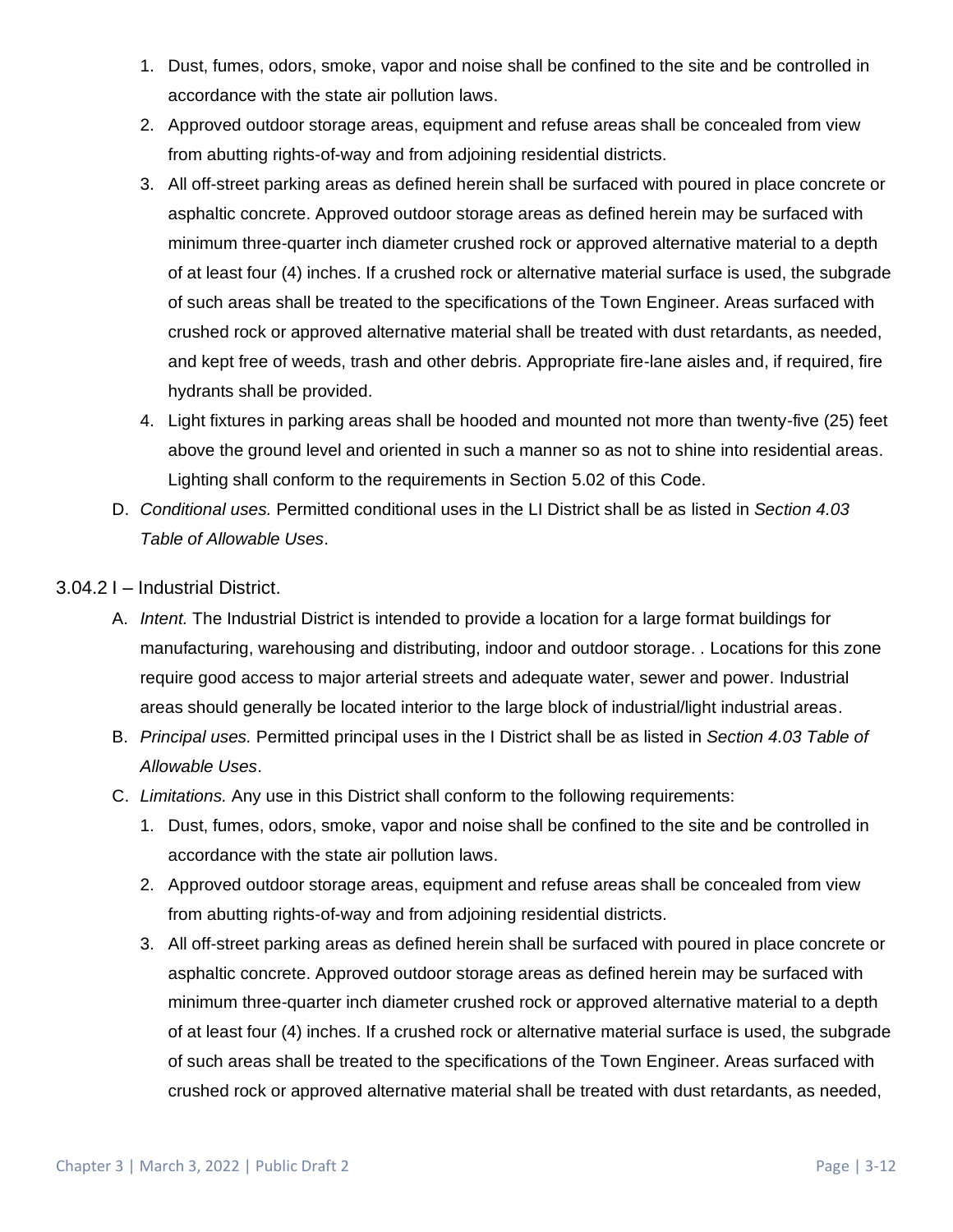and kept free of weeds, trash and other debris. Appropriate fire-lane aisles and, if required, fire hydrants shall be provided.

- 4. Light fixtures in parking areas shall be hooded and mounted not more than twenty-five (25) feet above the ground level and oriented in such a manner so as not to shine into residential areas. Lighting shall conform to the requirements in Section 5.02 of this Code.
- D. *Conditional uses.* Permitted conditional uses in the I District shall be as listed in *Section 4.03 Table of Allowable Uses*.

### 3.04.3 P – Public District.

- A. *Intent.* The Public District is intended to identify and perpetuate the existence of public parks, playgrounds, recreation facilities and public and quasi-public buildings, whether publicly owned or leased. These areas are intended to support the community with accessible walkways, public gathering spaces, and motorized and non-motorized transportation connections and parking that accommodate a large influx of car and pedestrian traffic. Buildings may be small, mixed with other uses in Downtown, or large, providing joint facilities (library, recreation center, etc.) intermixed in residential or mixed-use areas. Civic areas should consider building design, materials, and durability; making developments timeless, and favoring form and function over cost. These areas should also leverage local public art to add beauty and pride to Wellington.
- B. *Principal uses.* Principal permitted uses in the P District shall be as listed in *Section 4.03 Table of Allowable Uses*.
- C. *Conditional uses.* Permitted conditional uses in the P District shall be as listed in *Section 4.03 Table of Allowable Uses*.

### 3.04.4 Table of Dimensional Standards for Residential Zone Districts

All primary and accessory structures are subject to the dimensional standards set forth in the table below. These general standards may be further limited or modified by other applicable sections of this Land Use Code. General rules for measurement and exceptions are in Chapter 9, Definitions.

| <b>Zones</b>                            |        |        | Þ      |  |  |  |
|-----------------------------------------|--------|--------|--------|--|--|--|
| Lot Standards                           |        |        |        |  |  |  |
| Maximum Floor<br>Area Ratio             | 1:1    | 1:1    |        |  |  |  |
| <b>Building Setbacks</b>                |        |        |        |  |  |  |
| Minimum Front Yard                      | 25 ft. | 25 ft. |        |  |  |  |
| Minimum Side Yard                       | 10 ft. | 20 ft. |        |  |  |  |
| Minimum Rear Yard                       | 10 ft. | 10 ft. |        |  |  |  |
| <b>Building and Structure Standards</b> |        |        |        |  |  |  |
| <b>Maximum Building</b><br>Height       | 45 ft. | 45 ft. | 45 ft. |  |  |  |